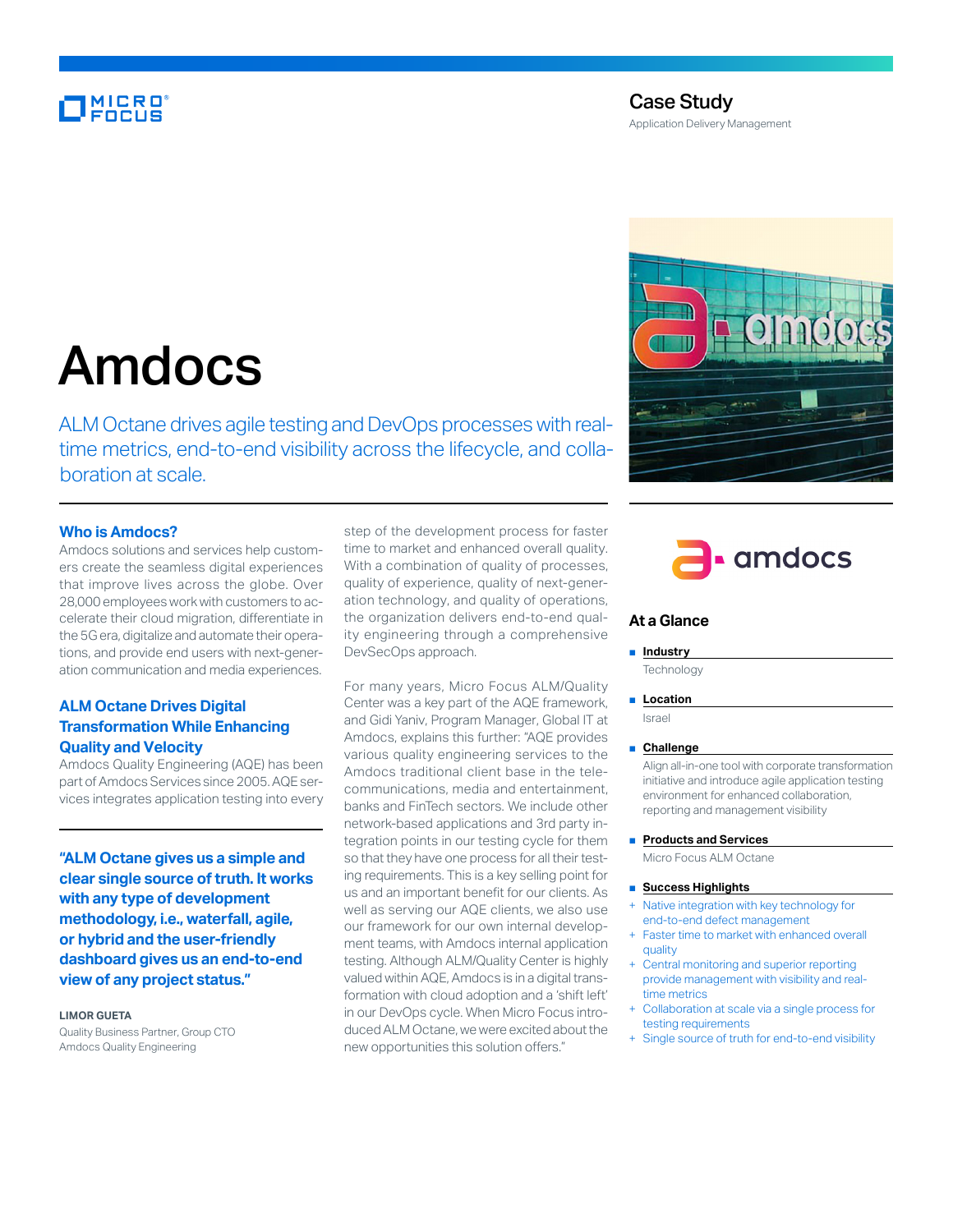# **Effective Integration between ALM Octane and JIRA for End-to-End Defect Management**

Continuous improvement is a central theme within AQE. This fits ALM Octane well as it is designed to accelerate transformations from iterative application delivery to agile testing and DevOps practices. It uses built-in dashboards and real-time metrics for a visual, customizable display of testing progress and quality. The native integration capabilities provided through Micro Focus Connect eased the introduction of ALM Octane into the AQE framework. Micro Focus Connect is offered free of charge when data is synchronized between different Micro Focus solutions or between Micro Focus and third-party solutions. It replaces point-to-point integration with a single synchronization engine and connector framework. "Micro Focus Connect was really helpful and a selling point for us, as it provides ready-made integration plug-ins as an alternative to expensive and complex custommade integration. We leveraged it when we integrated JIRA which we use for backlog and defect management," says Gidi Yaniv. "It was also great to have the same Micro Focus support contacts as we already had for ALM/ Quality Center, so any questions we had during the implementation were quickly answered."

Thanks to the effective integration between ALM Octane and JIRA the team has established a clear end-to-end defect management process: an email is generated as soon as a defect is assigned so that progress is tracked within the ALM Octane platform, giving clear visibility to management on the status and the lifecycle of any reported defects.

# **Superior ALM Octane Reporting Capabilities for Instant Visibility**

With almost 8,000 ALM/Quality Center users, and up to 200 active projects, the team agreed on a phased migration to ALM Octane. The central AQE team took advantage of Micro Focus training and attended an ALM Octane admin course. To streamline the migration from ALM/Quality Center to ALM Octane, users are given a link to the ALM Octane Academy online training, but they can also choose to follow more targeted or in-person training, which the team can organize for them. Following the introduction, all new projects are now initiated in ALM Octane, and as time goes on more users are migrating, supported by the effective training materials to make the move to ALM Octane as smooth as possible.

Yaniv is excited that users can now experience the benefits which are so clear to him already: "The reporting capabilities in ALM Octane are superior to anything I've seen before in this field. We can leverage more than 45 built-in agile and DevOps metrics, but the user-friendly interface also makes it easy to customize and create our own reports. The ALM Octane user stories provide a graphical overview and when we share dashboards with our management, they can simply filter on the items important to them, giving them instant visibility into the status of the testing effort."

Limor Gueta, Quality Business Partner, Group CTO, Amdocs Quality Engineering, recognizes the impact: "ALM Octane gives us a simple and clear single source of truth. It works with any type of development methodology, i.e., waterfall, agile, or hybrid and the user-friendly dashboard gives us an end-to-end view of any project status."

# **Open and Secure Collaboration with End-to-End Visibility across the Entire Development Cycle**

Because the ALM Octane implementation was new, the team introduced a best practice framework which is more focused on user requirements and provides central monitoring control to reduce the dependency on other teams and save time. This includes a central server implementation, greatly simplifying maintenance and support activities. "From a central ALM Octane console, the team has end-to-end visibility of not only testing activities, but across the entire development cycle, with complex Single Sign-on integration providing seamless access for both internal and external users. This cross-vision of functionality gives insight in all ALM Octane modules from wherever you find yourself within the solution," comments Yaniv.

The best practice approach also makes it easier to maintain and upgrade the system so that Amdocs clients and internal users can always enjoy the most up-to-date testing and reporting environment. ALM Octane also enabled Amdocs to adopt the scaled agile framework (SAFe) or Spotify methodology, both are most commonly used by AQE customers. This set of workflow patterns guides the organization in scaling lean and agile practices.

Pritesh Nagrale, Business Analyst at Amdocs, talks about the implementation process: "Instead of writing and maintaining code and scripts, which is time-consuming and expensive, any customization we needed was achieved with just a couple of clicks in ALM Octane. This is a great time saver when you consider the number of specific client requirements we receive on testing projects. We also love the fact that ALM Octane contains a userfriendly interface with wide browser support, so that any user can connect from anywhere. Because we have multiple clients working directly with our testing teams and collaborating within the ALM Octane environment, it is very important to us that ALM Octane securely supports both shared and isolated workspaces. A shared workspace allows us to share any customizations with other projects."